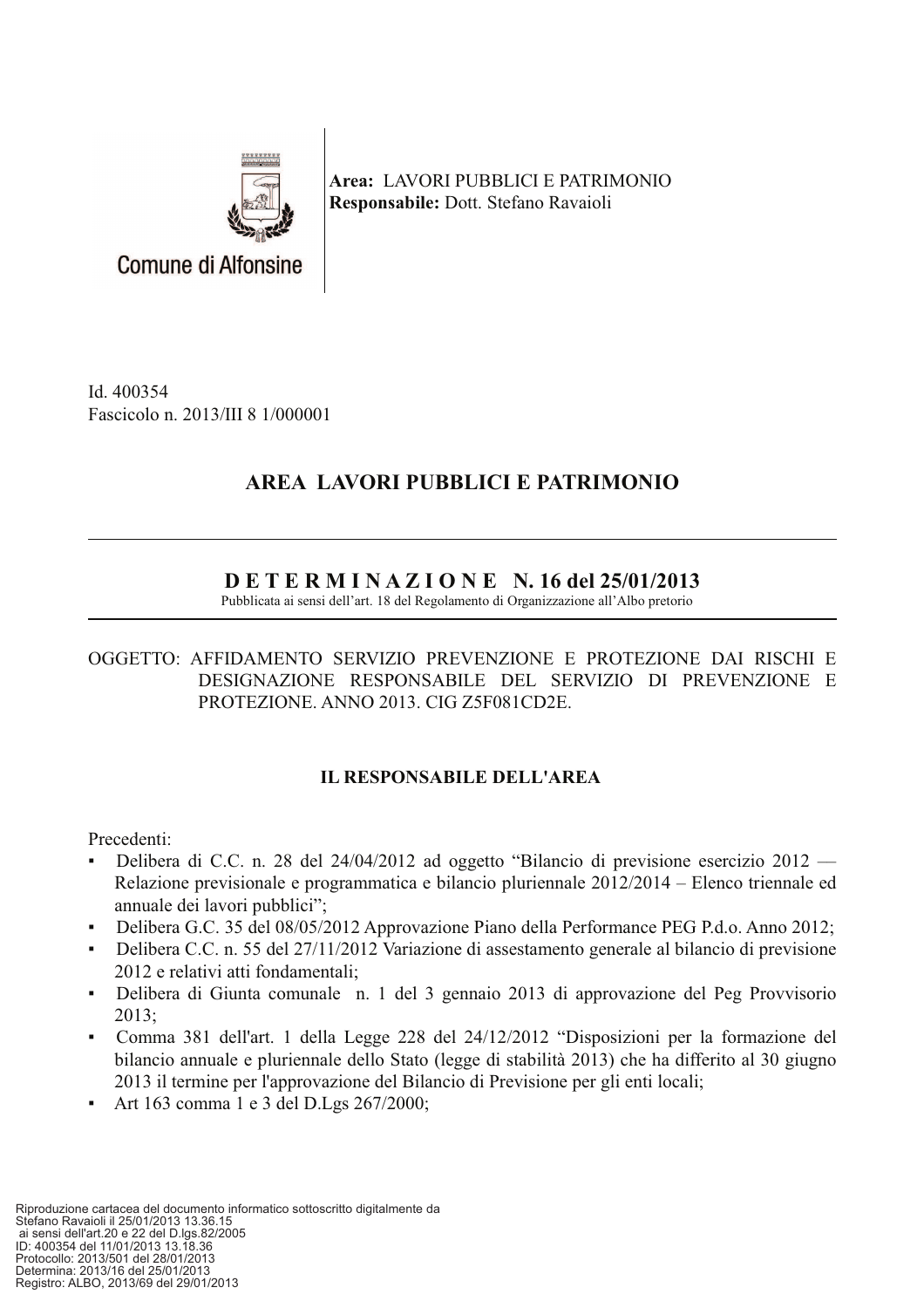Determina n. 426/2011 Determina a contrattare ai sensi art. 192 D.Lgs. n. 267/00 e s.m.i. per espletamento delle funzioni di Responsabile del Servizio Prevenzione e Protezione Nomina del Responsabile competente, anno 2012.

#### Motivazione del provvedimento:

Richiamato l'art. 2, comma 1, lettere b), D. Lgs. n. 81/2008 che definisce il datore di lavoro nelle pubbliche amministrazioni il dirigente al quale spettano i poteri di gestione, ovvero il funzionario non avente qualifica dirigenziale nei soli casi in cui quest'ultimo sia preposto ad un ufficio avente autonomia gestionale, individuato dall'organo delle amministrazioni tenendo conto dell'ubicazione e dell'ambito funzionale degli uffici nei quali viene svolta l'attività, e dotato di autonomi poteri decisionali e di spesa. In caso di omessa individuazione, o di individuazione non conforme ai criteri indicati, il datore di lavoro coincide con l'organo di vertice medesimo;

Richiamato inoltre l'art. 2, comma 1, lett. f), D.Lgs. n. 81/2008, che definisce il responsabile del servizio di prevenzione e protezione quale persona in possesso delle capacità e dei requisiti professionali di cui all'art. 32, citato decreto, designata dal datore di lavoro, a cui risponde, per coordinare il servizio di prevenzione e protezione dai rischi;

Visto l'assetto organizzativo del Comune di Alfonsine e preso atto che in assenza di professionalità in possesso dei requisiti di cui all'art. 32, D.Lgs. n. 81/2008 si rende necessario il ricorso a persone o servizi esterni;

Preso atto che le spese di cui al presente provvedimento sono tassativamente regolate per legge e pertanto non frazionabili in dodicesimi;

Atteso che per l'affidamento del servizio di prevenzione e protezione dai rischi e la designazione del responsabile del servizio di prevenzione e protezione non si rende applicabile la normativa di cui all'artt. 7, comma 6, e seguenti del D.Lgs. n. 165/2001 e s.m.i, in quanto l'operatore economico cui si intende ricorrere non opera in regime di lavoro autonomo;

Richiamato l'art. 26, comma 3, legge 488/99, come modificato dall'art. 1, comma 4, del D.L. 168/2004 convertito con modificazioni in legge n. 191/04, che stabilisce che le amministrazioni pubbliche possono ricorrere alle convenzioni stipulate ai sensi del comma 1, ovvero ne utilizzano i parametri di prezzo-qualità, come limiti massimi, per l'acquisto di beni e servizi comparabili oggetto delle stesse, dando atto che la stipulazione di un contratto in violazione delle predette norme è causa di responsabilità amministrativa e che per la determinazione del danno erariale si tiene anche conto della differenza tra il prezzo previsto nelle convenzioni e quello indicato nel contratto;

Richiamato altresì l'art. 26, comma 3, legge 488/99, come aggiunto dall'art. 1, comma 4, del D.L. 168/2004 convertito con modificazioni in legge n. 191/04, per effetto del quale i provvedimenti con cui le amministrazioni pubbliche deliberano di procedere in modo autonomo a singoli acquisti di beni e servizi sono trasmessi alle strutture e agli uffici preposti al controllo di gestione, per le funzioni di sorveglianza e di controllo;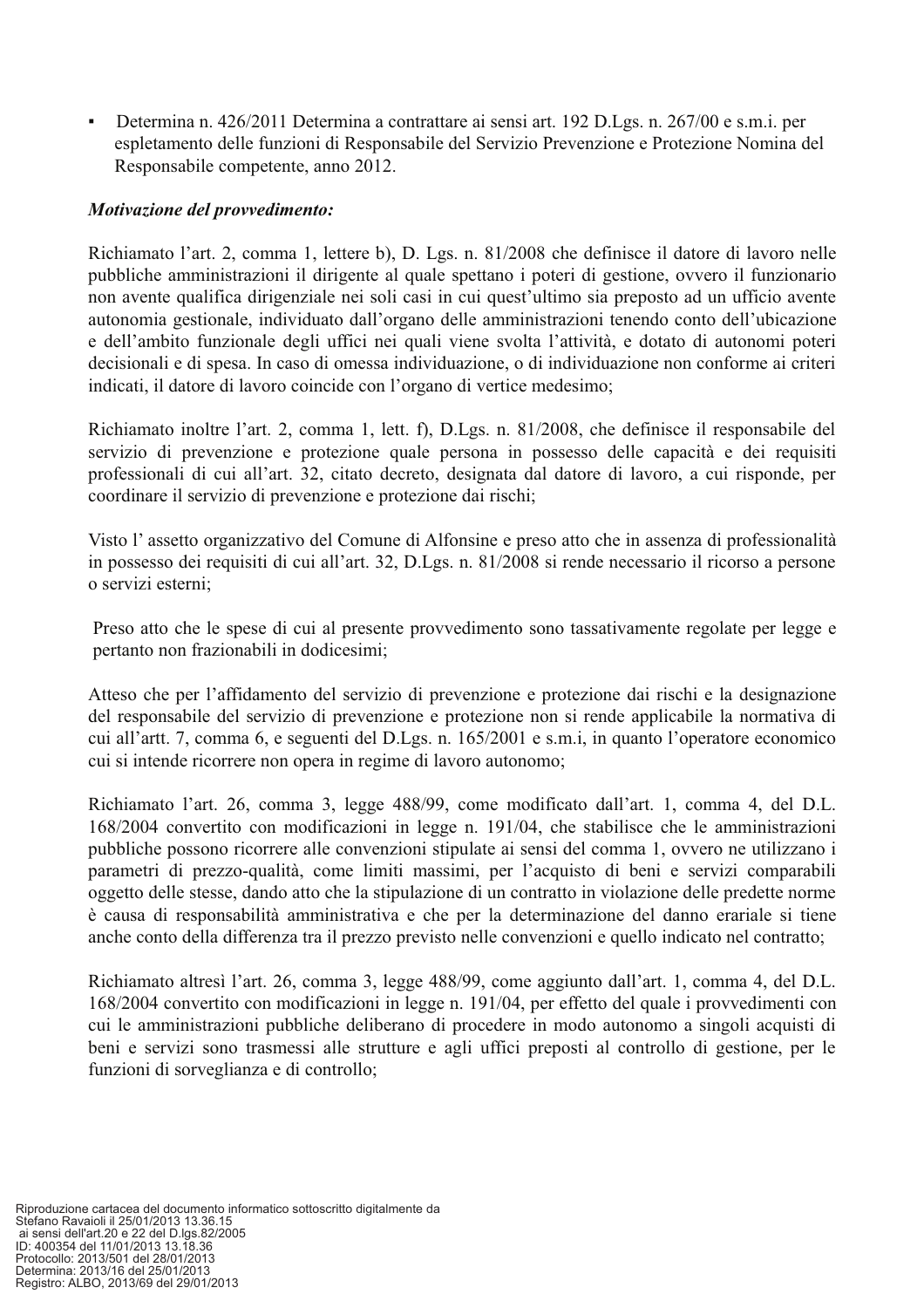Verificato che per quanto riguarda l'affidamento del servizio in oggetto non sono attive convenzioni CONSIP;

Che non è attiva in INTERCENT-ER (Agenzia Regionale di sviluppo di mercati telematici) la convenzione per il servizio in oggetto;

Verificata la compatibilità delle norme contenute nel vigente regolamento comunale per la disciplina dei contratti, approvato con delibera C.C. n. 79/2010, con le disposizioni del Codice dei Contratti e del DPR 207/2010;

Ritenuto di poter procedere mediante cottimo fiduciario in conformità all'art. 125 del Codice dei contratti e agli artt. 43 e ss. del Regolamento dei contratti dell'Ente, che consente fino alla soglia di 40.000 (IVA esclusa) l'affidamento diretto a ditta di idonea professionalità sulla base di un preventivo ritenuto conveniente per l'Amministrazione (art 47, comma 2, Regolam. contratti);

Constatato che la tipologia del servizio così come l'importo presunto sono correttamente riconducibili all'ambito oggettivo dell'art. 43, comma 2, lett. q), del vigente Regolamento dei contratti:

Richiamato l'art. 30 comma 10 del Regolamento di organizzazione, in base al quale: "Non sono soggetti alla disciplina di cui al presente articolo gli incarichi conferiti ai tecnici ai sensi del D. Lgs 163/2006 e dei regolamenti attuativi in materia, e gli incarichi per la difesa legale, che hanno natura fiduciaria, fatti salvi gli obblighi di pubblicità di cui ai commi 6-7 e le eventuali prescrizioni ai sensi del comma 8.";

Visto l'art. 91, comma 2, del Codice contratti e l'art. 267, comma 10, del D.P.R. 207/2010 che rimanda all'art. 125, comma 11, Codice contratti, norma che a seguito di una modifica sopravvenuta nel 2011 consente l'affidamento diretto fino alla soglia di 40.000 euro, ritenuta applicabile anche ai servizi tecnici secondo il parere dell'Autorità di Vigilanza sui Contratti Pubblici del 16 novembre 2011. In tale contesto trovano applicazione gli artt. 47 e 48 del Regolamento dei contratti;

Sottolineato che il servizio in oggetto:

- 1) è riconducibile alle attività istituzionali previste per legge;
- 2) risponde agli objettivi dell'amministrazione:
- 3) riguarda prestazioni altamente qualificate che richiedono una particolare professionalità, basata su competenze eccedenti le normali conoscenze del personale dipendente;
- 4) viene conferito a fronte di una documentata assenza di professionalità interne in grado di svolgere i medesimi compiti:
- 5) contiene la predeterminazione di durata, luogo, oggetto e compenso della collaborazione e prevede, in particolare, un compenso congruo e proporzionato;
- 6) rientra nel tetto di spesa annuale per gli incarichi, previsto dal bilancio, e nel patto di stabilità;
- 7) viene affidato a seguito di procedura conforme al sopra citato regolamento;
- 8) viene affidato a soggetto esterno in possesso dei requisiti prescritti dall'ordinamento;

Considerato il servizio prestato dalla ditta Echos Engineering S.r.l. – Igiene ambientale e sicurezza sul lavoro, per l'anno 2012, con sede in Ravenna Via F.lli Lumiere, 85 48010 Fornace Zarattini (RA), ed in particolare dal Responsabile Dott. Riccardo Suprani, ha avuto esito positivo;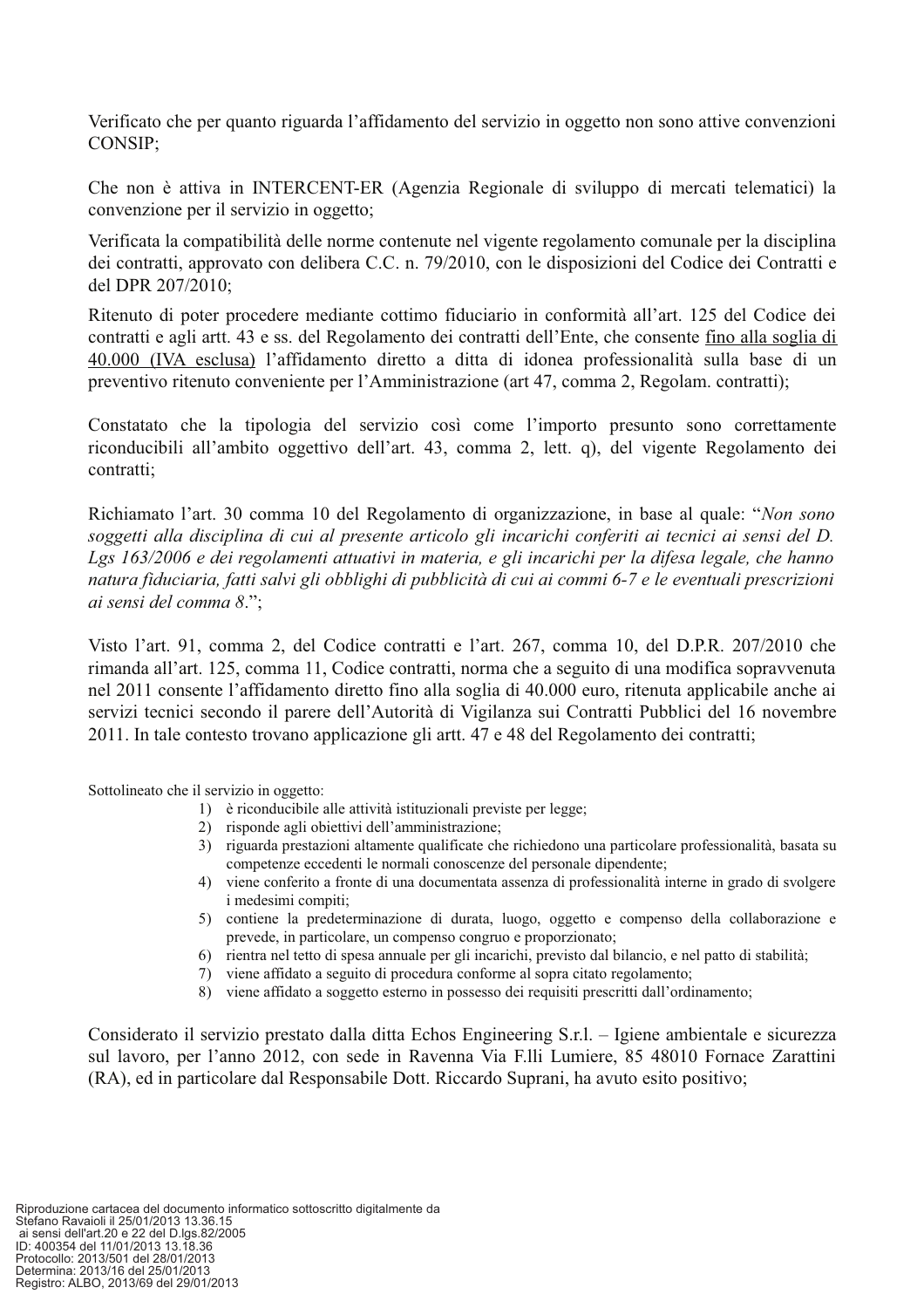Visto il preventivo di spesa del 31/12/2012 dell'importo netto di  $\epsilon$  6.000,00 relativo al servizio di prevenzione e protezione presentato, a seguito di richiesta, dalla ditta Echos Engineering S.r.l. -Igiene ambientale e sicurezza sul lavoro;

Ritenuto opportuno procedere all'affidamento del servizio ed alla designazione del responsabile di prevenzione e protezione:

#### Rilevato che:

- le spese in oggetto non rientrano tra quelle di cui all'art. 6, commi 7 e 8, del D.L. 78/2010 e quindi non sono assoggettate al tetto di spesa complessivo calcolato dal Servizio finanziario rispetto alle spese sostenute nel 2009 secondo le modalità previste dalla sentenza Corte Cost. n. 139/2012;

- è stata acquisita apposita AUTOCERTIFICAZIONE ai fini della verifica prescritta dall'art. 3 L. 136/2010, sulla TRACCIABILITA' dei pagamenti, e dalla disciplina sul DURC, secondo le modalità semplificate previste dalle rispettive normative;

#### Normativa:

Visto lo Statuto del Comune di Alfonsine;

Visto il D.lgs 81/2008;

Visto il vigente Regolamento di organizzazione del Comune di Alfonsine;

Visti gli artt . 107, 183, 191 e 192 del D.Lgs. n. 267/00 e successive modifiche e integrazioni;

Visto il D.Lgs. n. 165/2001 e successive modifiche ed integrazioni;

Visto il D. Lgs. n. 163/2006 e successive modifiche ed integrazioni;

Visto l'art. 26, comma 3, L. 488/99, come modificato dall'art. 1; comma 4, D.L. 168/04;

Visto l'art. 26, comma 3 bis, L. 488/99, come aggiunto dall'art. 1, comma 4, D.L. 168/04;

Visto l'art. 24, comma 6, L. 448/01 e successive modifiche ed integrazioni;

Visto l'art. 1, commi 449, 455 e 457 legge 296/2006;

Visto il D.L. n. 168 del 12.07.2004 convertito con modificazioni in Legge n. 191/04;

Visto l'art. 8 del Regolamento dei contratti approvato con Delibera C.C. Nº 79/2010

Dato atto che il parere di regolarità tecnica e di regolarità contabile di cui all'art. 147 bis (primo periodo del primo comma) D.Lgs. n. 267/2000 introdotto dal D.L. 174/2012 sono racchiusi, in via transitoria, rispettivamente nella firma del responsabile dell'area in calce al provvedimento e nel visto del responsabile del Settore Ragioneria Servizio U.T. Alfonsine (secondo periodo primo comma), nelle more della revisione degli iter digitali;

Attesa la necessità di acquisire il visto di regolarità contabile attestante la copertura finanziaria espresso dal Responsabile Unione dei Comuni della Bassa Romagna, Area Servizi Finanziari, Settore Ragioneria, U.T. Alfonsine, ai sensi e per gli effetti dell'art. 151 comma 4, D.Lgs. 267/2000

### **DETERMINA**

Per le motivazioni sopra indicate, che qui si richiamano a far parte integrante e sostanziale del presente dispositivo:

1. Di affidare direttamente, in conformità all'art. 125 del Codice dei contratti e all'art. 47, comma 2, del vigente Regolamento dei contratti dell'Ente, per l'anno 2013 il servizio esterno di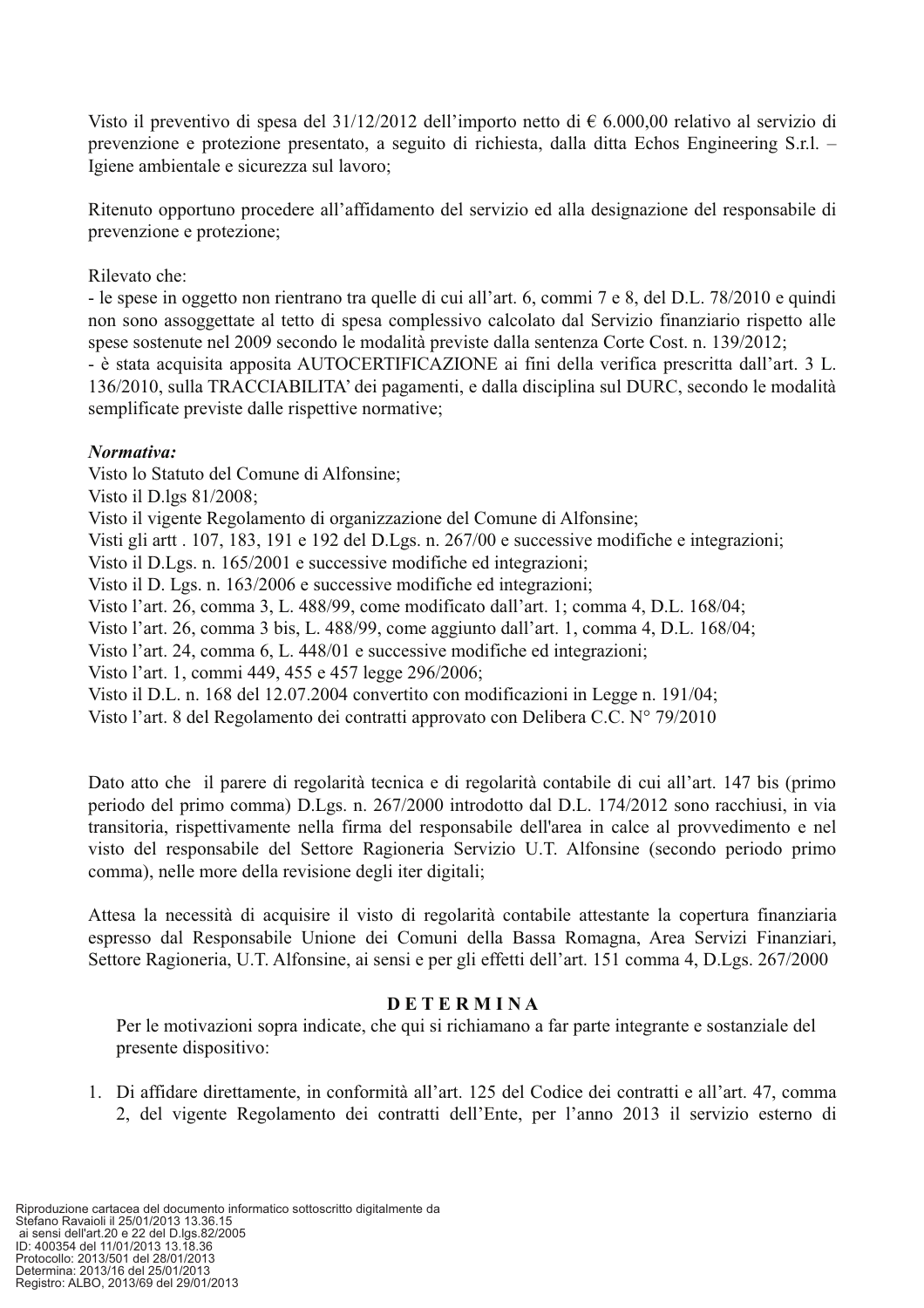prevenzione e protezione dai rischi, previsto dal D.Lgs. n. 81/2008 e s.m.i. alla ditta Echos Engineering S.r.l. – Igiene ambientale e sicurezza sul lavoro, con sede in Ravenna Via F.lli Lumiere n. 85 48010 Fornace Zarattini (RA), per l'importo netto di  $\epsilon$  6.000,00 sulla base del preventivo e delle condizioni in esso contenute, allegato a parte integrante e sostanziale (allegato  $A)$ ;

- 2. Di designare il Dott. Suprani Riccardo nato a Ravenna il 03/12/1962 residente a 48100 Ravenna - C.F. SPR RCR 62T03 H199T Legale Rappresentante della ditta Echos Engineering quale Responsabile del Servizio Prevenzione e Protezione per il Comune di Alfonsine per l'anno 2013 per gli adempimenti previsti dal D.lgs 81/2008;
- 3. Di imputare la spesa complessiva di  $\epsilon$  7.290,00 IVA inclusa al bilancio di previsione 2013 in corso di predisposizione come riportata nella tabella in calce al presente provvedimento così suddivisa:

1° semestre 2013 € 3.630,00 IVA inclusa al 21%, 2° Semestre per € 3.660,00 IVA 22% inclusa;

- 4. Di dare atto che la liquidazione della spesa avverrà entro 60 giorni dal ricevimento di due fatture emesse entro il 30.6.2013 ed il 31.12.2013;
- 5. Di dare atto che si procede alla stipula del contratto, ai sensi dell'art. 73, comma 2, lett. c), del vigente "Regolamento dei Contratti" citato, a mezzo di corrispondenza.
- 6. Di allegare l'attestazione di cui agli articoli 47 e seguenti del D.P.R. 445/00 e s.m.i., inerente il rispetto delle disposizioni contenute nel comma 3, art. 26, Legge 488/99, come modificato ed integrato dall'art. 1, comma 4, D.L. 168/04 convertito con modificazioni nella legge n. 191 del 30.7.2004:
- 7. Di dare inoltre atto che la spesa derivante dal presente affidamento rientra nel tetto previsto dall'art. 46, DL 112/2008 convertito con modifiche nella legge n. 133/2008;
- 8. Di dare atto che il presente provvedimento sarà pubblicato nel sito WEB del Comune di Alfonsine ai sensi dell'art. 3, comma 18 e comma 54 Legge n. 244/2007;
- 9. Di dare atto che il Servizio U.T. Alfonsine, ricorrendone i presupposti, provvederà alla trasmissione del presente provvedimento alla sezione regionale della Corte dei Conti in base a quanto disposto dall'art. 1, comma 173, legge n. 266/2005 e dalla delibera della Corte dei Conti n. 4/AUT/2006;
- 10. Di dare atto che il presente incarico sarà comunicato al Dipartimento Funzione Pubblica ai sensi dell'art. 1, comma 123 e 127, della legge n. 662/1996, come modificato dall'art. 3, comma 54 della legge n. 244/2007 e circolare Dipartimento Funzione Pubblica del 28/12/2006 Circolare sui CO.CO.CO e gli incarichi esterni in merito agli adempimenti in essa previsti compresi gli obblighi di pubblicità, utilizzando i seguenti dati:

- soggetto incaricato: ECHOS ENGINEERING S.r.l.

Via F.Ili Lumière, 85 - 48010 FORNACE ZARATTINI (RA)

nella persona del Dott. Suprani Riccardo nato a Ravenna il 03/12/1962

C.F. SPR RCR 62T03 H199T

- codice fiscale/partita IVA: P. IVA  $02003550395$